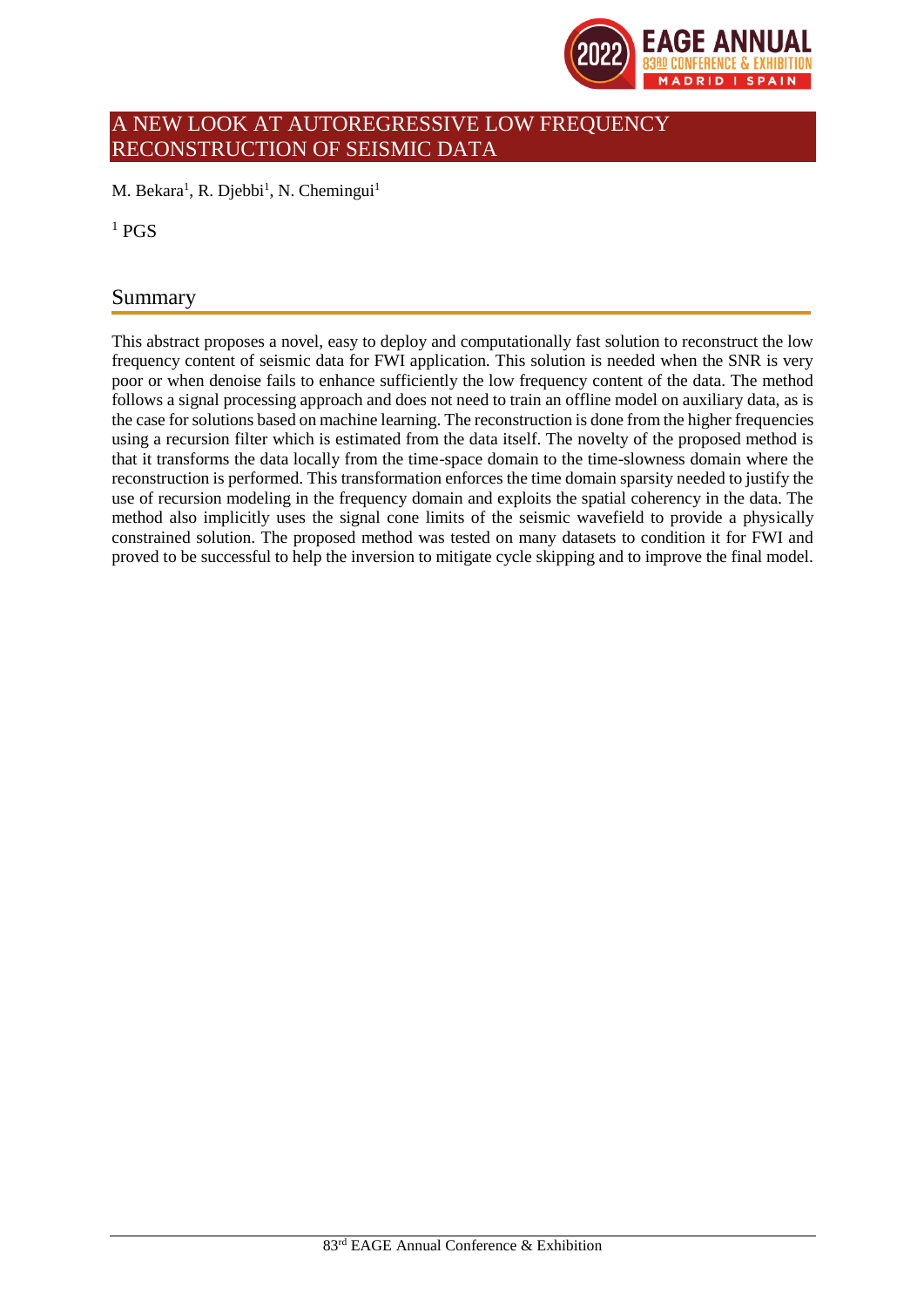

#### **A new look at autoregressive low frequency reconstruction of seismic data**

### **Introduction**

The presence of low frequency content in seismic data is very important for subsurface imaging. In full wave inversion (FWI), low frequencies provide protection against cycle skipping and ensure convergence to the right velocity model. They are key to estimate the correct background of the model which influences the subsequent velocity updates, as higher frequencies are included in the inversion. Post imaging applications such as acoustic impedance inversion needs low frequencies to estimate the trend properly. In the absence of well-log information, they are derived from the seismic data. Despite the massive improvements in seismic acquisition and receiver technology, it is often difficult to get low frequency content  $( $4$  Hz) with good signal-to-noise ratio (SNR). This is mainly due the presence of$ strong low frequency ambient noise and/or to physical limitations of the source's power. Noise attenuation is routinely used to boost the SNR; however this solution fails when the input SNR is very poor. The alternative option is to reconstruct the valuable low frequencies.

Early work on low frequency reconstruction dates back to the 1980s. It was proposed to improve the result of acoustic impedance inversion from post-stack data (Walker and Ulrych, 1983). The method used an autoregressive model, derived from higher frequencies, to fill-in the missing low frequencies. It was not until the emergence of FWI, as a standard imaging tool, that work on this topic became of interest again. Wu, et al. (2014) used the slow varying envelope of the seismic traces in conjunction with the FWI formulation to estimate the low wavenumbers of the velocity model. Li and Demanet (2016) proposed to decompose the data into frequency-dependent amplitude  $\&$  phase atoms and then assumed respectively a linear and constant extrapolation model for the low frequencies. Wang and Herrmann (2016) inverted the low frequencies by minimizing an  $L_1$ cost function on the traces in the time domain with a total-variation regularization that accounts for spatial correlation between traces.

Machine learning (ML) gave a boost and a new direction to the effort of low frequency reconstruction. The literature contains many papers on this technology, such as the early work by Ovcharenko et al. (2017) and the more recent one by Sun et al. (2021). All the contributions differ mainly in the type of the network's architecture used in the learning process but share one common aspect. Synthetic data with reliable low frequency contents are generated, using fine-difference modeling, and then the high frequencies are used as an input to train the selected network to predict low frequencies. ML is practical as long as the generalization of the network is good and robust. The validation data examples shown in the literature, using this technology, were predominately synthetic and generated under a similar geology and acquisition parameters to the dataset used in the training process. We believe that a field deployment of this technology on real data would require constant re-training for every new project to improve the robustness. This will not only make the solution expensive but may bias the FWI results toward the velocity field used in generating the training data.

In this abstract we propose a computationally affordable, easy to use method that belongs to the signal processing toolbox to reconstruct the low frequency contents of seismic data for various applications.

#### **Proposed method**

The proposed method is adapted from the work of Walker and Ulrych (1983) and is based on the idea that a sequence of spikes in the time domain maps into a superposition of linear harmonics in the frequency domain which can accurately be modelled by an autoregressive filter. Deviation from pure sparsity in the time domain can be caused by background reflections, noise and bandlimited source and this would translate into distortion of the harmonic assumption. In the proposed method we try to limit the impact of this deviation. To reconstruct the data below a cut-off frequency  $f_c$ , the proposed method works on a sliding time-space window and performs the following steps:

- 1. Map the data from  $(t x)$  to  $(f p_x)$  (frequency-slowness domain)
- 2. Loop over  $p_x$ ,
	- **•** Set the frequency  $\mathbf{F} = \mathbf{f}_c$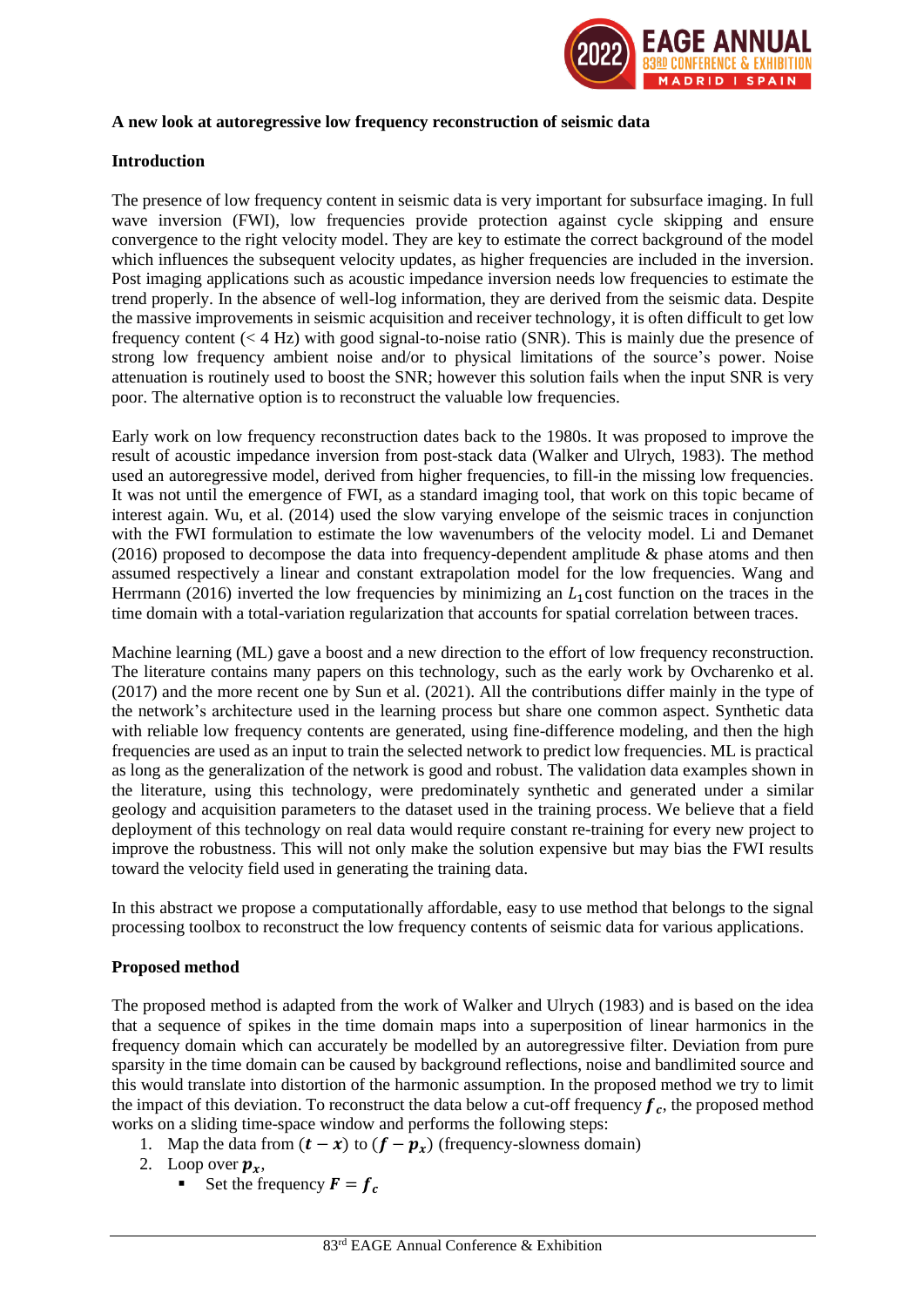

- While  $F \geq 0$ , Do
	- 2.1 Fit a linear/nonlinear recursion formula to the complex sequence in  $[F, F + B]$ , where  $\boldsymbol{B}$  is the reconstruction bandwidth
	- 2.2 Predict the data at  $f = F \Delta f$
- 3. Set  $\mathbf{F} = \mathbf{F} \Delta \mathbf{f}$
- 4. Map the data from  $(f p_x)$  to  $(t x)$

The algorithm above is different from the one proposed by Walker and Ulrych (1983) in three different aspects. First, the reconstruction is applied over a local window in time-space rather than on the entire trace to adapt to the non-stationarity of the seismic data. Second, the reconstruction is done in the slowness-frequency domain rather than in the frequency domain to enforce sparsity assumption, to include the spatial correlation in the data and to honour the constraint of the "signal cone" of the wavefield. Third, the reconstruction is done stepwise, i.e., a frequency sample is reconstructed each time with a re-estimation of the recursion model. This offers some protection against deviation of the model from the linear harmonic assumption.



*Figure 1 Shot gather with its frequency panels. (a) Input, (b) after low frequency reconstruction below 4Hz*

## **Field data example**

We apply the proposed method to re-build the low frequency contents of a marine seismic data example before running FWI as an alternative data conditioning to conventional denoise. The data is a 2D towed streamer line acquired offshore Malaysia using the continuous wavefields method (Klüver et al., 2020). The streamer is dual sensor with a maximum inline offset of 8.1 km. The water bottom is shallow and ranges between 125 m to 200 m. Figure 1-a shows a single shot gather (full band) and some of its lower frequency panels. The SNR in the data is very poor below 4 Hz due to background noise and contamination from other sources. Normally, this band of the data is ignored when running FWI. However, this will prevent us from the opportunity to avoid cycle skipping when the initial model is not accurate. We have applied the proposed method, in the shot domain, to reconstruct the signal below 4 Hz and the result is shown in Figure 1-b. In the band 2-4 Hz, the process did an excellent job in cleaning the data and clearly achieved a sensible reconstruction below 2 Hz. Inspecting the FK spectrum of the shot before and after the low frequency reconstruction in Figure 3, we can see that the water bottom reflection and refraction are nicely extended below 4 Hz (arrow in Figure 2-b). The noise (arrows in Figure 2-a) is nicely removed without the imprint of a surgical FK filter. We can appreciate, in addition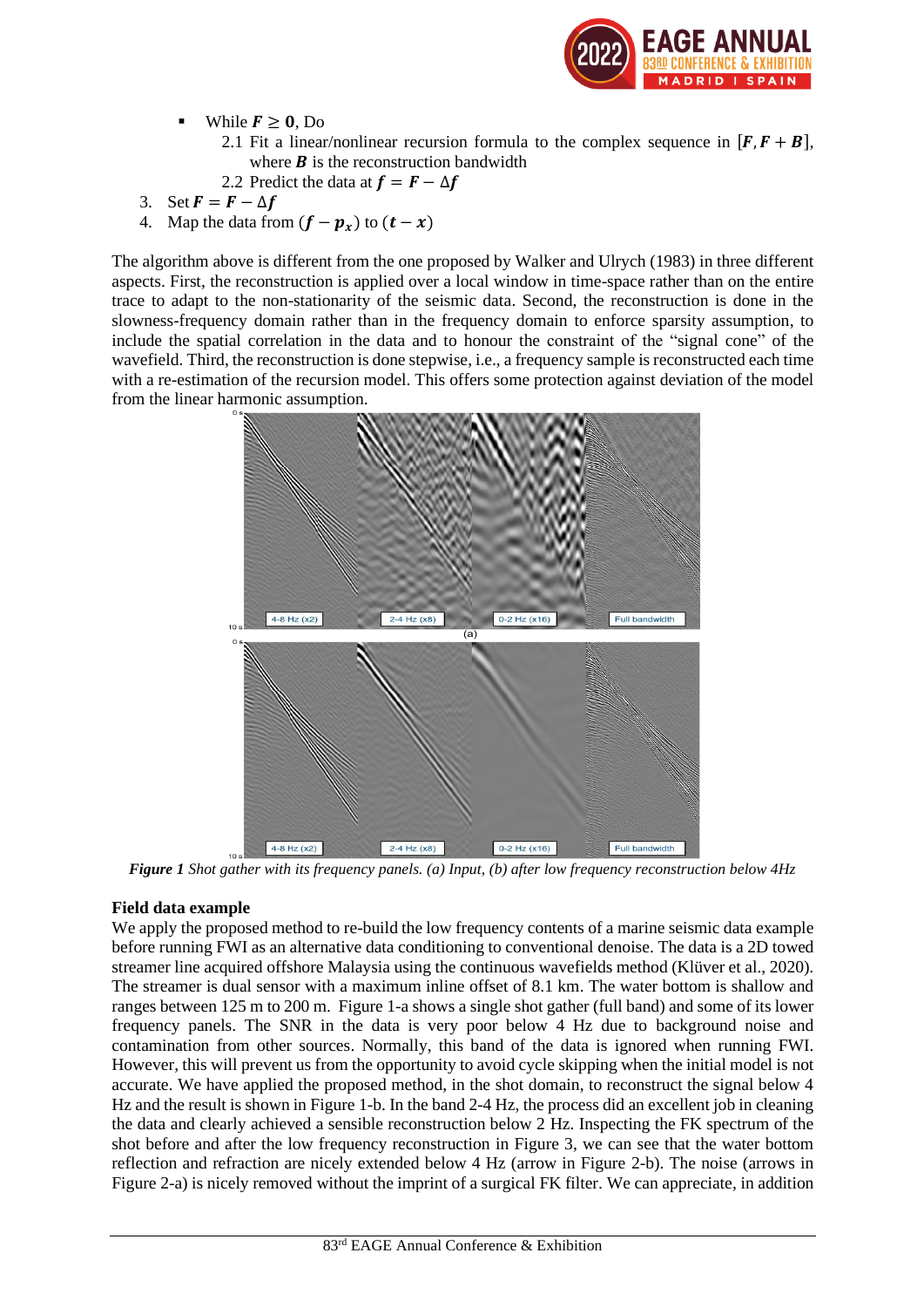

to the reconstruction ability of the proposed method, its excellent denoising effect. To assess the phase of the reconstructed data and its consistency with the higher frequencies, we display in Figure 3 portions of the shot interleaved between the input original data (below 6 Hz) and the reconstructed data (below 4 Hz). This is a good display QC to assess the phase of the extrapolated data at different offsets. We can clearly see a very good continuity of all the linear events across the different offsets which gives us confidence that the low frequency extrapolation is done in a consistent manner that will help FWI.



*Figure 2 FK transform of the shot, (a) Input (b) after low frequency reconstruction*

*Figure 3 Interleaved band-passed input and reconstructed data (< 4Hz) throughout the shot*

To assess the quality of the results on many shots, the low frequency reconstruction is run for the entire line. Figure 4 shows a 2D stack (full band) and two frequency panels up to 4 Hz. The stack is extremely noisy below 2 Hz and very noisy between 2 Hz to 4 Hz. The process was pretty effective in enhancing the low frequency structure  $(< 2$  Hz) near the water bottom and providing an effective denoise for the 2-4 Hz band. To see if the low frequency reconstruction does indeed help FWI, we run two FWI tests with and without low frequency reconstruction  $( $4Hz$ ). The initial velocity model is a constant gradient$ model (Figure 5-a). Each FWI test consists of seven cascaded frequency stages up to 16 Hz (1-2 Hz; 1- 3 Hz; 2-4 Hz; 2-6 Hz; 2-8 Hz; 2-12 Hz; 2-16 Hz), where the output of each stage is fed as an initial model to the next one. For the test where no frequency extrapolation is performed, the first three stages were skipped. The final FWI results are show in Figure 5-b,c and there is a visible difference between the two models. To QC the data fitting of each model, we compare the field data and the modeled data using each of the models. With the initial model, there is a severe cycle-skipping in mid to far offset as the model is trying to account for both the shallow reflections and the refraction. After FWI with no low frequency extrapolation, the cycle-skipping is mainly in the refracted energy which is wrongly aligned with the reflections in many places because of the wrong updates in the shallow part of the model. The FWI results with low frequency extrapolation is almost perfect and the transition between field and modeled data is seamless. The proposed method has been applied on many datasets and shows the same added benefit for FWI (Djebbi et al., 2022).

## **Conclusion**

We have proposed a novel, easy to deploy and computationally fast solution to reconstruct the low frequency content of seismic data. The method does not need any costly offline training and follows a conventional signal processing approach. It works robustly below 4 to 5 Hz, although it can functionally reconstruct any frequency range. This solution has been applied to many datasets to condition them for FWI and proves to be successful in helping the inversion to mitigate cycle skipping. The proposed solution has the potential to change the best practice in FWI by allowing the use of the low frequencies that are often ignored due to poor SNR. Finally, the method can also be used as a generic low frequency denoise tool.

## **Acknowledgement**

The authors would like to thank Tilman Klüver, Stian Hegna and Jaime Ramos-Martínez for their help with the dataset and to PGS for the permission to publish this work.